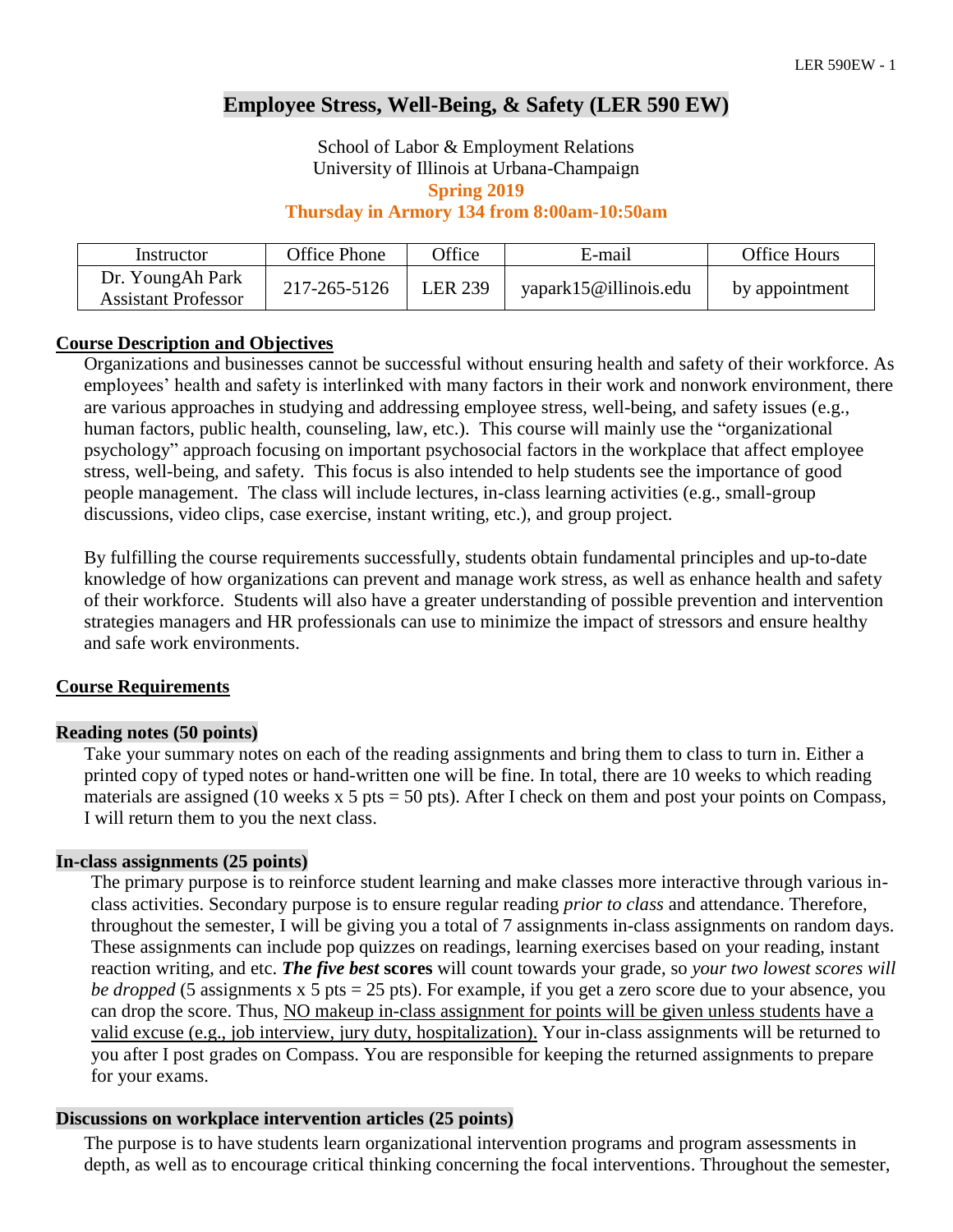students will read a total of 5 articles on specific organizational interventions and, accordingly, we will have 5 formal discussion sessions. As student discussions are important components of this course, please read the assigned articles in order to knowledgeably discuss the focal intervention in class. Thus, all students should provide reflections on the intervention in writing (no more than 2 pages, 12 font size, double-spaced, left alignment, 1 inch margin, no cover page) prior to Thursday class (no later than 11:00pm Wednesday). Students should also actively participate in discussion during class. Your reflection paper will be worth 5pts for each discussion session (25pts  $=$  5 sessions x 5pts). Note that these papers will be checked based on a "pass" or "fail" basis.

# **Exams (100 points)**

The first purpose is to ensure students' full review of the learning content and mastery of important concepts, principles, and theories in this course. The second purpose is to assess students' critical thinking on the topics covered in this course and application of their knowledge to case scenarios. **Two examinations** will be given during the semester  $(100pts = 2 \text{ exams x} 50pts)$ . The exams will consist of TWO parts: (1) short answer essays and (2) long answer essays. Remember that essay questions are based on all aspects of the course: the reading assignments, in-class activities, lectures, discussions, and video clips.

**Make-up exam policy.** If you must miss an exam due to a documented excuse, contact me as soon as possible to schedule a make-up date in advance. If you know you are going to miss an exam, you must notify me before the exam date. If I am not notified, no make-up exam will be given.

- The make-up exams cannot be taken on any time after its scheduled date and time.
- However, for extraordinary circumstances, I reserve the right to give an early or late make-up exam for any students not taking the exam during the regular testing time period.

# **Final project (100 points)**

The main purpose of this group assignment is to provide you with the opportunity to apply what you learned in this course to a specific occupation or job. We will have 5 teams with 4 members each, and 1 team with 5 members (adding up 25 students in roster). Your group representative is required to email me the list of team member names and choice of an occupation no later than **March 7th, 2019 (yapark15@illinois.edu)**.

You will (1) describe the general characteristics of an occupation/job, (2) based on both public data sources (e.g., government reports, published empirical research) and interviews with at least three employees in that occupation, identify common and/or serious threats to health and well-being in that occupation, and (3) based on your group's reading and critical thinking about promoting a healthy and/or safe workplace, suggest organizational interventions that would address those health or safety threats. Your group will then make a 15 minute in-class presentation on your project work. Additional 5 minutes will be assigned to Q&A with your audience.

*Examples of jobs:* Customer service employees, Engineers, Insurance loss assessors, Nurses, Retail workers, Physicians, First responders (Emergency Medical Technicians, firefighters, etc.), Oil rig workers, Sports referees, etc.

To complete this assignment, the following steps are required:

# **(1) Describe the occupation**

Your goal is to provide a general overview of the nature of the work performed in the job and the number of people who work in this job. This should be a relatively brief portion of your project/presentation. Two useful sources for this information are the Bureau of Labor Statistics (www.bls.gov) and O\*NET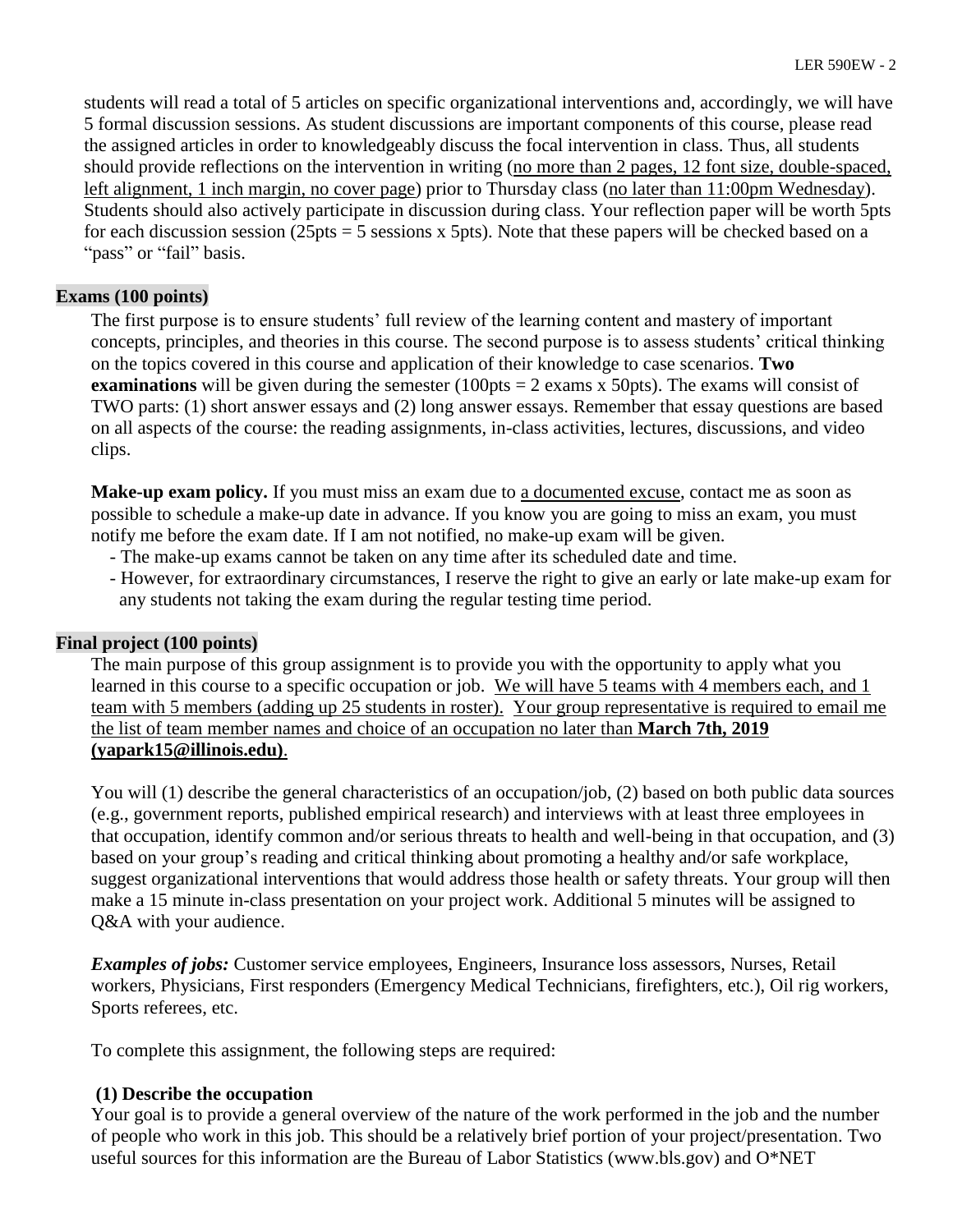(http://online.onetcenter.org). If you can find them, it is always nice to supplement the statistical portrait with other media, such as pictures of people performing the job.

# **(2) Identify common and/or serious threats or stressors to health and well-being**

Your goal is to identify health and/or safety risks in the job and threats to well-being. You should use the following sources for this information:

- (a) Government documents that provide health and safety risks for occupations. Perhaps the best source for these data is reports from the National Institute for Occupational Safety and Health (NIOSH, http://www.cdc.gov/niosh).
- (b) Published empirical research. For common jobs, you are likely to find many studies focusing on occupational health issues. These sources may include business, psychology, or public health journals devoted to health-related research or where they are available, journals devoted to a specific occupation. I do not expect you to conduct a complete review of the published literature on your occupation, but would encourage you to review this literature in some detail, as you are likely to find it quite helpful.
- (c) Interviews with members of your occupation. I would like your group members to locate and interview at least three people who either currently work in your chosen occupation or who have done so in the past. Your goal will be to conduct a brief interview with each person (that you will design). The interview should focus on their perceptions of health and safety threats, positive aspects of their job, and their thoughts about interventions that would increase their occupational health. Along the way, I would encourage you to keep track of particularly meaningful quotes that illustrate significant concerns or rewarding aspects of the work.

# **(3) Suggest interventions**

Based on your work in step 2, you will recommend a few interventions that address serious and/or common occupational health concerns in your occupation of choice. You can draw on the same sources you used in step 2, as well as the list of intervention-related readings in this course. I am less interested in whether you make the "right" recommendations and more interested in making sure that whatever you recommend is drawn from the data you gather for the project and thoughtful discussion and literature review by your group.

# *Deliverables and Grading:*

You will make a group presentation on your occupation of interest. I will leave the exact structure of that presentation for you to decide, but it should be delivered in Power Point and should basically summarize the stages of your work above. The presentation should be 15 minutes in length and should mostly focus on the identified stress and health risks, reports from the interviews you conducted, and suggested interventions. Another 5 minutes will be used for Q&A with your audience.

Team points are 50 and these will be based on the overall quality of the presentation as delivered in class. Each group member will receive the same grade regarding team points. I will also have you rate each of your team member's contribution to the group project after presentations, and this individual point is 50 based on the rating scores you receive from your team members. The rating format will be introduced later in class. Thus, you can earn up to 100 points through this group project (50 for team performance, 50 for individual contribution).

# **Course Grades and Grading Scale**

Grades will be determined by 4 areas of your performance:

- 1. Notes and In-class assignments: 75 Points
- 2. Reaction papers for intervention discussions: 25 Points
- 3. Exams: 100 Points (each 50 pts x 2 exams)
- 4. Team Project: 100 Points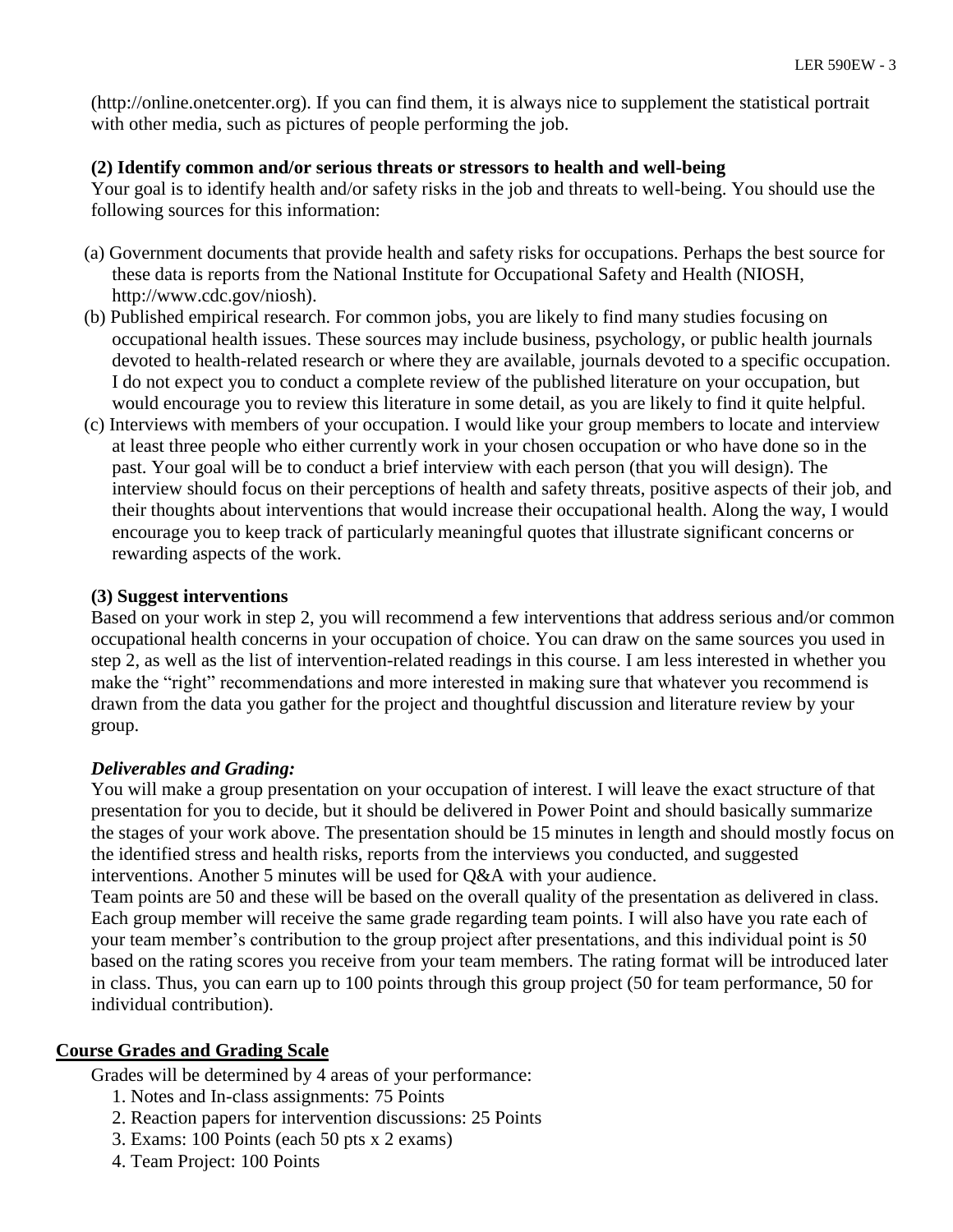A total of 300 points

A (96-100%), A- (92-95.9%), B+ (88-91.9%), B (84-87.9%), B- (80-83.9%)  $C+(77-79.9\%)$ , C (73-76.9%), C- (70-72.9%), D+(67-69.9%), D(63-66.9%) D- (60-62.9%), F (Below 60%)

# **Classroom Formats & Student Conduct**

- 1. Class is held once per week. Please be courteous to others by being to class on time. Students are expected to prepare for class ahead of time (i.e., read the assigned materials prior to class) and be an active learner in all components of classes. Reading materials will be uploaded on Compass weekly.
- 2. Disruptive behavior will not be tolerated. This includes mobile phones, so please silence them and do not use them during class time. If you need to have your cell phone on for emergency reasons, please put them on the vibrant mode and you may sit near the door to exit. Students' laptop use in class is strictly limited to note taking and class purposes. *Personal emails, instant messaging, SNS websites, Internet surfing, or any other use unrelated to class are not allowed. If such a case is caught, you will be asked to leave the classroom and eventually lose your privilege for in-class laptop use.*
- 3. We are each responsible for creating a friendly learning environment in this course. Be courteous to your peers regardless of their backgrounds and different opinions, especially regarding your team project work.
- 4. Communication:
	- a. If you have to miss more than 2 classes in a row due to long-term constraints or you will have to miss an exam, please do let me know. You should ask for the missed materials for in-class activities—please talk to me in person shortly before or after the class.
	- b. Throughout the semester, you're more than welcome to set up an appointment with me to talk about how to improve your performance in this course. Please note that the grading scale is clearly provided in this syllabus. *Grades will not be adjusted via email communication on the last minute. Therefore, if you have concerns or questions, please come talk to me early on.*
	- c. The syllabus contains important information that you will be responsible for knowing throughout the semester (e.g., policies & rules, course evaluation elements, course schedule, etc.). Therefore, if you have a question about the course, please consult the syllabus before you contact me. I will gladly respond to emails if you need clarification about what is covered in the syllabus; however, I will not respond to emails about questions that can be easily answered by reading the syllabus.

# **Extra Credit**

During the semester, there may be opportunities for you to earn extra credits through participating in research experiments or helping recruit research participants. This will be a voluntary opportunity. If you do not want to participate but still wish to earn extra credit, alternative assignments will be given for equal opportunities. Available points and further instructions will be given if there are any opportunities at my discretion.

# **Other Important Polices**

*Students with Disabilities***:** UIUC provides, upon request, appropriate academic accommodations for qualified students with disabilities. For more information, please refer to the following website and contact the University's disability services office.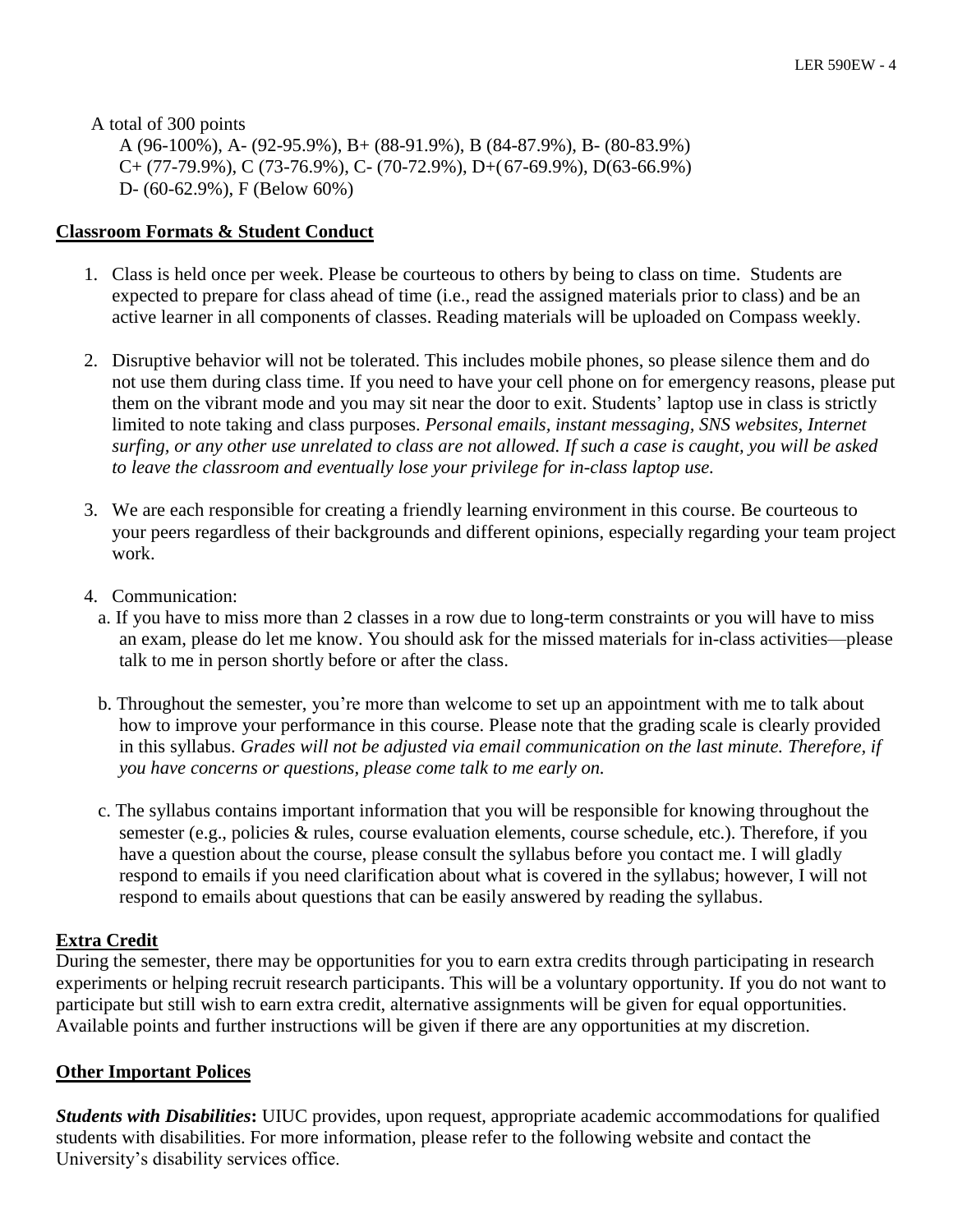http://www.disability.illinois.edu/

*Academic Integrity Policy***:** As with any other University course, plagiarism, cheating or any other form of academic dishonesty will not be tolerated in any way. *Cases of academic integrity infractions will be pursued to the fullest extent allowed by University regulations* (see http://studentcode.illinois.edu/article1\_part4\_1- 402.html for details). *Ignorance of a rule is never a defense. Therefore, it is students' responsibility to educate themselves about the risk of academic integrity infractions and to avoid it. Just don't do it!!*

*Sexual Misconduct Policy and Reporting:* The University of Illinois is committed to combating sexual misconduct. Faculty and staff members are required to report any instances of sexual misconduct to the University's Title IX and Disability Office. In turn, an individual with the Title IX and Disability Office will provide information about rights and options, including accommodations, support services, the campus disciplinary process, and law enforcement options.

A list of the designated University employees who, as counselors, confidential advisors, and medical professionals, do not have this reporting responsibility and can maintain confidentiality, can be found here: http://wecare.illinois.edu/resources/students/#confidential

Other information about resources and reporting is available here: http://wecare.illinois.edu/

# **Course Schedule**

# Week 1: 1/17

- Course Introduction
- NIOSH (National Institute for Occupational Safety and Health) & OSHA (Occupational Safety and Health Administration)

Week 2: 1/24

• Work stress models and theoretical frameworks

Week 3: 1/31

- Common work stressors and strains
- Individual differences in experiencing work stress

Week 4: 2/7

- Emotional labor in human service jobs
- Workplace violence and interpersonal mistreatment
- Intervention Discussion I: Reducing incivility and its related stress at work

# Week 5: 2/14

- Organizational injustice as a stressor
- Intervention Discussion II: Displaying fairness while delivering bad news in organizations

# Week 6: 2/21

- Situational factors and job characteristics for employee well-being
- Exam review using practice exam questions

# Week 7: 2/28

Exam I

Week 8: 3/7

- Work-nonwork life conflict and employee well-being
- Intervention Discussion III: Intervention for family-friendly supervisor behavior